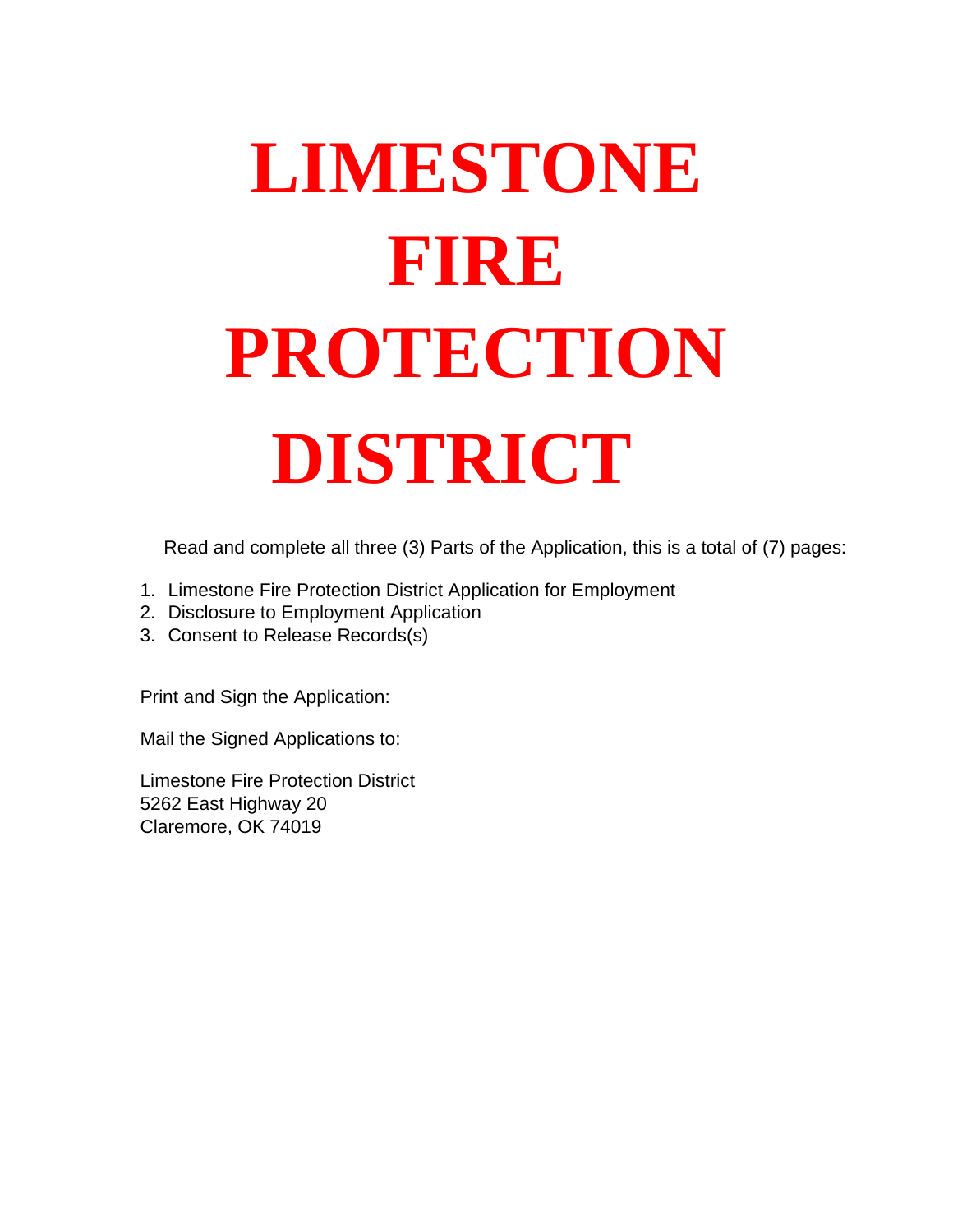

#### **LIMESTONE FIRE PROTECTION DISTRICT**

5262 East Hwy 20, Claremore, OK 74019 918-341-6430 FAX 918-343-2302 Website: www.limestonefd.org

### Application of Employment

Please give concise, complete answers to all questions. All prospective employees tentatively offered a paid position are required to submit to and satisfactorily pass a drug screen, and are required to submit to and satisfactorily pass the OFPRS medical examination AND physical agility test.

#### APPLICANT INFORMATON

| Last Name: First Name: Middle Initial:                                                                                                                                                                                                                   |                                                                                                                             |                           |                  |            | Social Security No.: |
|----------------------------------------------------------------------------------------------------------------------------------------------------------------------------------------------------------------------------------------------------------|-----------------------------------------------------------------------------------------------------------------------------|---------------------------|------------------|------------|----------------------|
| Address (street, city, state, zip)                                                                                                                                                                                                                       |                                                                                                                             |                           |                  |            |                      |
| $\sim$                                                                                                                                                                                                                                                   | $($ ) -                                                                                                                     | $($ ) -                   | $\left  \right $ |            |                      |
| Home Phone No.:                                                                                                                                                                                                                                          | Work Phone No.: Cell Phone:                                                                                                 |                           | Date of Birth:   |            |                      |
|                                                                                                                                                                                                                                                          |                                                                                                                             | <b>GENERAL INFORMATON</b> |                  |            |                      |
|                                                                                                                                                                                                                                                          |                                                                                                                             |                           |                  |            | ∕                    |
| How did you learn about the job for which you are applying?                                                                                                                                                                                              |                                                                                                                             |                           |                  |            |                      |
| Indicate all types of employment you are interested in:                                                                                                                                                                                                  |                                                                                                                             |                           | <b>Full Time</b> | Volunteer  |                      |
| <b>Position Desired:</b><br>The position you are applying for requires you to work under extreme conditions including heat, cold, smoke, weather, loud<br>noise, dirt, mud, insects, dust, grass, etc. Are you willing to work under extreme conditions? |                                                                                                                             |                           |                  | $\Box$ Yes | No<br>$\Box$         |
| you from doing so?                                                                                                                                                                                                                                       | The position that you are applying for requires heavy lifting, are you aware of any physical limitations that would prevent |                           |                  | $\Box$ Yes | No<br>$\Box$         |
| than 20/100?                                                                                                                                                                                                                                             | Do you understand that you must have corrected lenses no more than 20/30 in each eye and uncorrected vision no less         |                           |                  | $\Box$ Yes | No                   |
| Are you color blind?                                                                                                                                                                                                                                     |                                                                                                                             |                           |                  | $\Box$ Yes | No                   |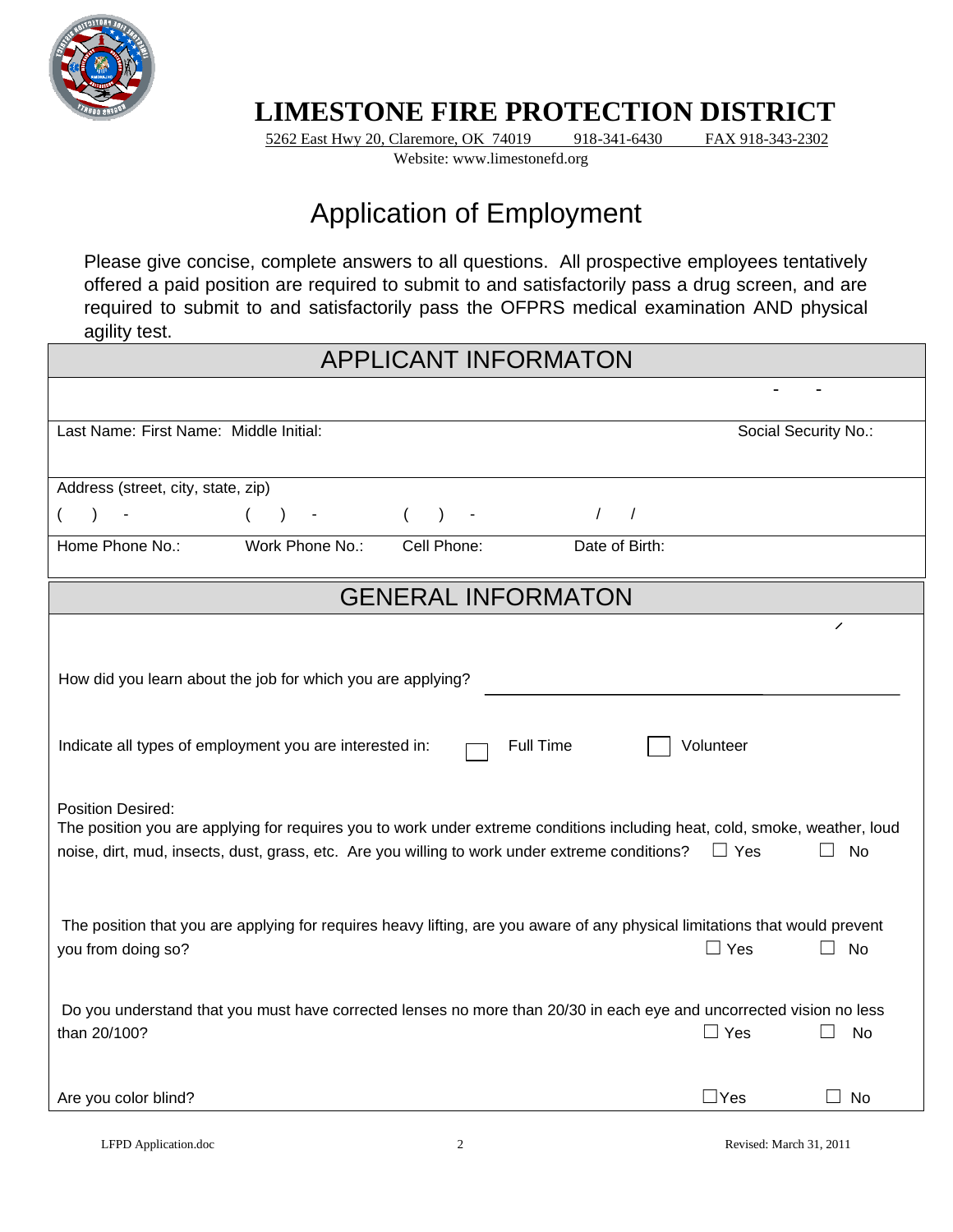| In the past 5 years have you had your driver license revoked or suspended, or have you had an application for driver's  |     |                |
|-------------------------------------------------------------------------------------------------------------------------|-----|----------------|
| license denied?                                                                                                         | Yes | No.            |
|                                                                                                                         |     |                |
|                                                                                                                         |     |                |
|                                                                                                                         |     |                |
|                                                                                                                         |     |                |
|                                                                                                                         |     |                |
| In the past 5 years have you been convicted of careless or reckless driving or of operating or being in actual physical |     |                |
| control of a motor vehicle while under the influence or impaired by alcohol or drugs (I.E. DUI, DWI, APC, ETC.)?        |     |                |
|                                                                                                                         | Yes | N <sub>0</sub> |
|                                                                                                                         |     |                |
|                                                                                                                         |     |                |
|                                                                                                                         |     |                |
|                                                                                                                         |     |                |
| Have you been convicted of more than 2 moving traffic violations in the past 5 years, or have you had more than one at- |     |                |
| fault accident and 2 moving traffic violations in the past 5 years?                                                     | Yes | <b>No</b>      |
|                                                                                                                         |     |                |
|                                                                                                                         |     |                |
|                                                                                                                         |     |                |
|                                                                                                                         |     |                |
|                                                                                                                         |     |                |
|                                                                                                                         |     |                |

#### *\* A legible copy of your valid Driver's License must be attached for consideration of employment.*

| Have you previously been a volunteer or employed by the Limestone Fire Protection District?                                 | Yes<br>$\perp$ | No. |
|-----------------------------------------------------------------------------------------------------------------------------|----------------|-----|
|                                                                                                                             |                |     |
| Do you have any relatives working for Limestone Fire Protection District?                                                   | <b>Yes</b>     | N٥  |
| If yes, identify the person and your relationship with them.                                                                |                |     |
|                                                                                                                             |                |     |
| Do you have a legal right to work in the United States?                                                                     | Yes            | No  |
| (Verification will be required upon initial employment and failure to furnish documentation will be cause for termination.) |                |     |
|                                                                                                                             |                |     |

Г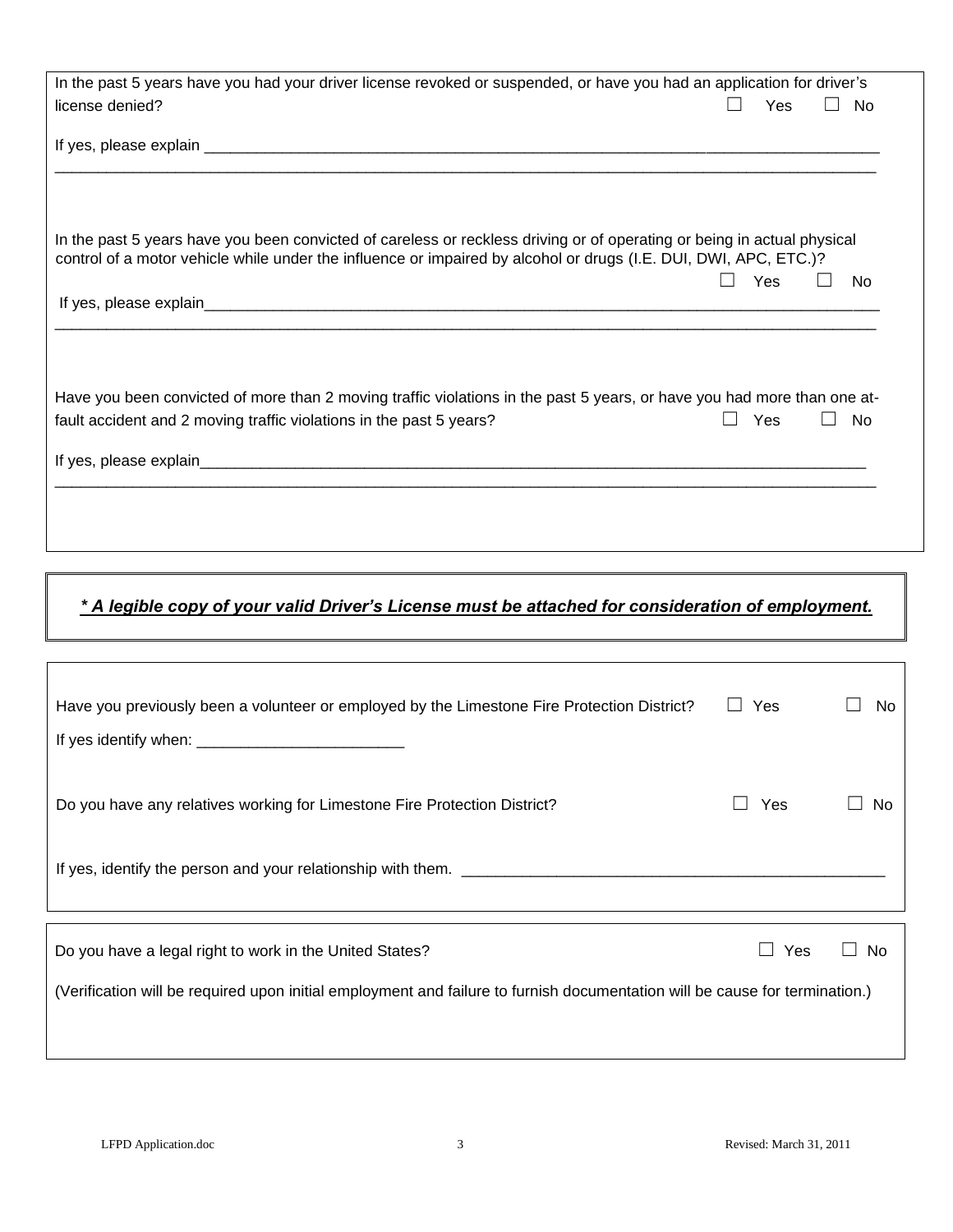| Have you ever been convicted of or pled guilty, no contest, forfeited bail or had a suspended imposition of sentence to a<br>crime other than a traffic violation? (This information does not in itself disqualify you for employment.) $\Box$ Yes |   |     | $\boxtimes$ No |    |
|----------------------------------------------------------------------------------------------------------------------------------------------------------------------------------------------------------------------------------------------------|---|-----|----------------|----|
|                                                                                                                                                                                                                                                    |   |     |                |    |
|                                                                                                                                                                                                                                                    |   |     |                |    |
| Have you ever been convicted of possession, use, or distribution of any illegal drugs? Or, misuse and/or abuse of a<br>Prescription drug?                                                                                                          | H | Yes | $\Box$         | No |
|                                                                                                                                                                                                                                                    |   |     |                |    |
| Do you have any charges pending against you currently?                                                                                                                                                                                             |   | Yes |                | No |
|                                                                                                                                                                                                                                                    |   |     |                |    |
| Are you currently on probation or a deferred sentence for any criminal offense?                                                                                                                                                                    |   | Yes |                | No |
|                                                                                                                                                                                                                                                    |   |     |                |    |
|                                                                                                                                                                                                                                                    |   |     |                |    |
| Have you been or are you now a party of a civil action?                                                                                                                                                                                            |   | Yes |                | No |
|                                                                                                                                                                                                                                                    |   |     |                |    |
|                                                                                                                                                                                                                                                    |   |     |                |    |
| Have you ever been convicted of a Felony or crime of Moral Turpitude?                                                                                                                                                                              |   | Yes |                | No |
| If yes, give details_                                                                                                                                                                                                                              |   |     |                |    |
|                                                                                                                                                                                                                                                    |   |     |                |    |
|                                                                                                                                                                                                                                                    |   |     |                |    |
|                                                                                                                                                                                                                                                    |   |     |                |    |
|                                                                                                                                                                                                                                                    |   |     |                |    |
|                                                                                                                                                                                                                                                    |   |     |                |    |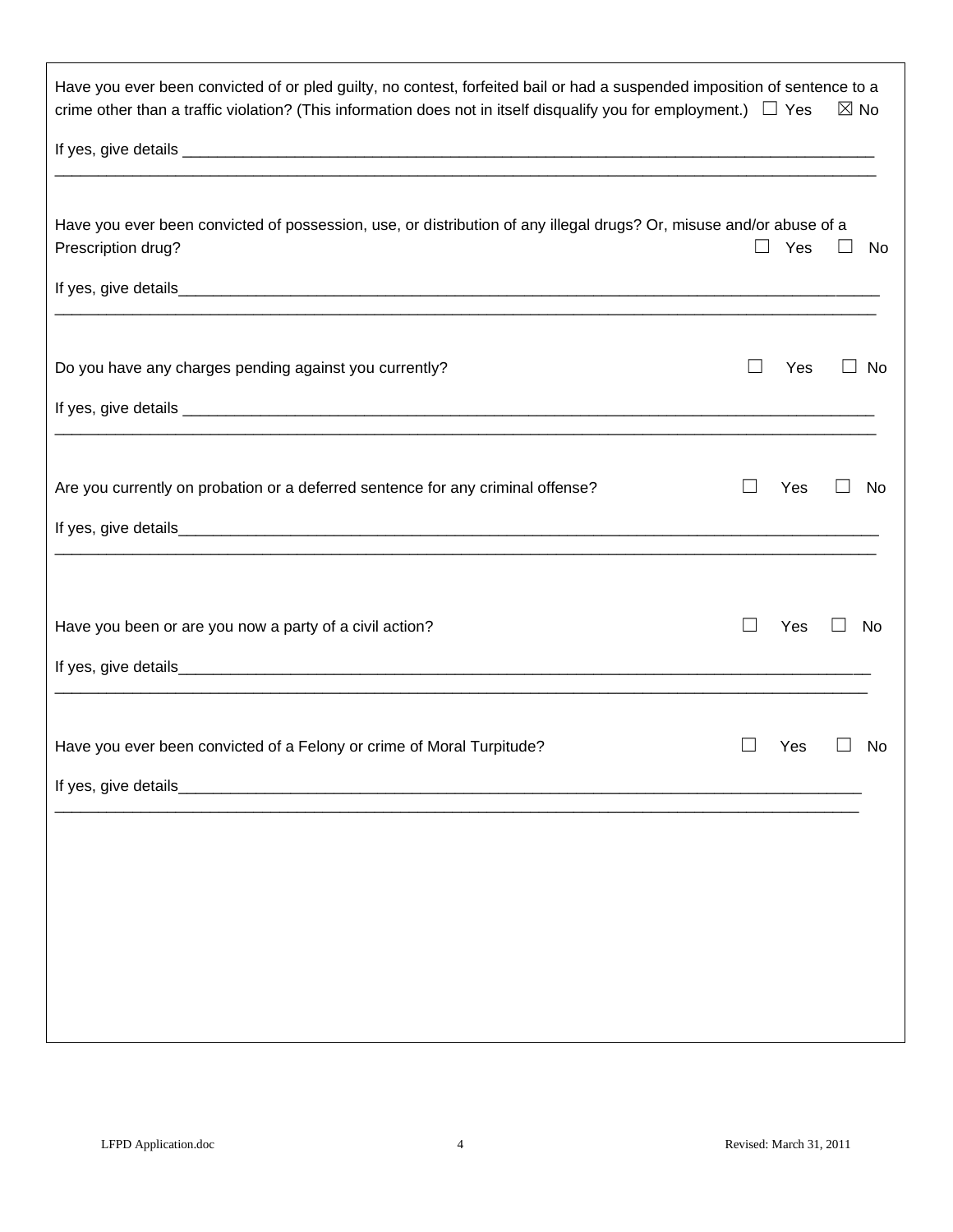| <b>EDUCATION</b>                                                                    |                                                                                                                             |                                           |                      |                                                                          |  |                  |                                         |               |
|-------------------------------------------------------------------------------------|-----------------------------------------------------------------------------------------------------------------------------|-------------------------------------------|----------------------|--------------------------------------------------------------------------|--|------------------|-----------------------------------------|---------------|
|                                                                                     |                                                                                                                             | Name of School & Address                  |                      | <b>Last Years</b><br>Completed                                           |  |                  | Did you Graduate                        | Degree/Course |
| <b>High School</b>                                                                  |                                                                                                                             |                                           |                      | $\Box$ 1 $\Box$ 2 $\Box$ 3 $\Box$ 4                                      |  | $\Box$ Yes       | No<br>$\perp$                           |               |
| Undergraduate<br>College/University                                                 |                                                                                                                             |                                           |                      |                                                                          |  | ⊔<br>Yes         | No                                      |               |
| Graduate or<br>Professional                                                         |                                                                                                                             |                                           |                      |                                                                          |  | $\Box$<br>Yes    | No<br>$\perp$                           |               |
| Other (Trade<br>School, etc.)                                                       |                                                                                                                             |                                           |                      |                                                                          |  | $\Box$ Yes       | No                                      |               |
| Please indicate any fire or medical related training or certifications you possess: |                                                                                                                             |                                           |                      |                                                                          |  |                  |                                         |               |
| <b>Fire Training</b>                                                                |                                                                                                                             |                                           |                      |                                                                          |  |                  |                                         |               |
| <b>Hazmat Awareness</b>                                                             |                                                                                                                             | $\Box$ Firefighter I                      |                      | <b>Swiftwater Rescue</b>                                                 |  | $\Box$ Ropes I   | <b>Vehicle Extrication</b>              |               |
| <b>Hazmat Operation</b>                                                             |                                                                                                                             | Firefighter II                            | $\Box$ Trench Rescue |                                                                          |  | $\Box$ Ropes II  | Instructor I                            |               |
| <b>Hazmat Technician</b>                                                            |                                                                                                                             | $\Box$ EVOC                               |                      | <b>Confined Space Rescue</b>                                             |  | $\Box$ Ropes III | Officer I                               |               |
| <b>NIMS 100</b>                                                                     |                                                                                                                             | <b>NIMS 200</b>                           | <b>NIMS700</b>       |                                                                          |  | <b>NIMS 800</b>  |                                         |               |
| <b>Medical Training</b>                                                             |                                                                                                                             |                                           |                      |                                                                          |  |                  |                                         |               |
| <b>EMR</b><br>$\vert \ \ \vert$                                                     |                                                                                                                             |                                           |                      |                                                                          |  |                  | National Registry #: __________________ |               |
| EMT-B                                                                               |                                                                                                                             |                                           |                      |                                                                          |  |                  | National Registry #: ________________   |               |
| <b>EMT-185</b>                                                                      | National Registry #: __________________                                                                                     |                                           |                      |                                                                          |  |                  |                                         |               |
| $\Box$ A- EMT                                                                       |                                                                                                                             |                                           |                      |                                                                          |  |                  | National Registry #: __________________ |               |
| $\square$ EMT- P                                                                    | State: ______________________ State License #: _________________________________<br>National Registry #: __________________ |                                           |                      |                                                                          |  |                  |                                         |               |
| $\square$ CPR                                                                       |                                                                                                                             | Expiration Date: ________________________ |                      |                                                                          |  |                  |                                         |               |
|                                                                                     |                                                                                                                             |                                           |                      | * If you have a Oklahoma State Issued EMS License, please attach a copy. |  |                  |                                         |               |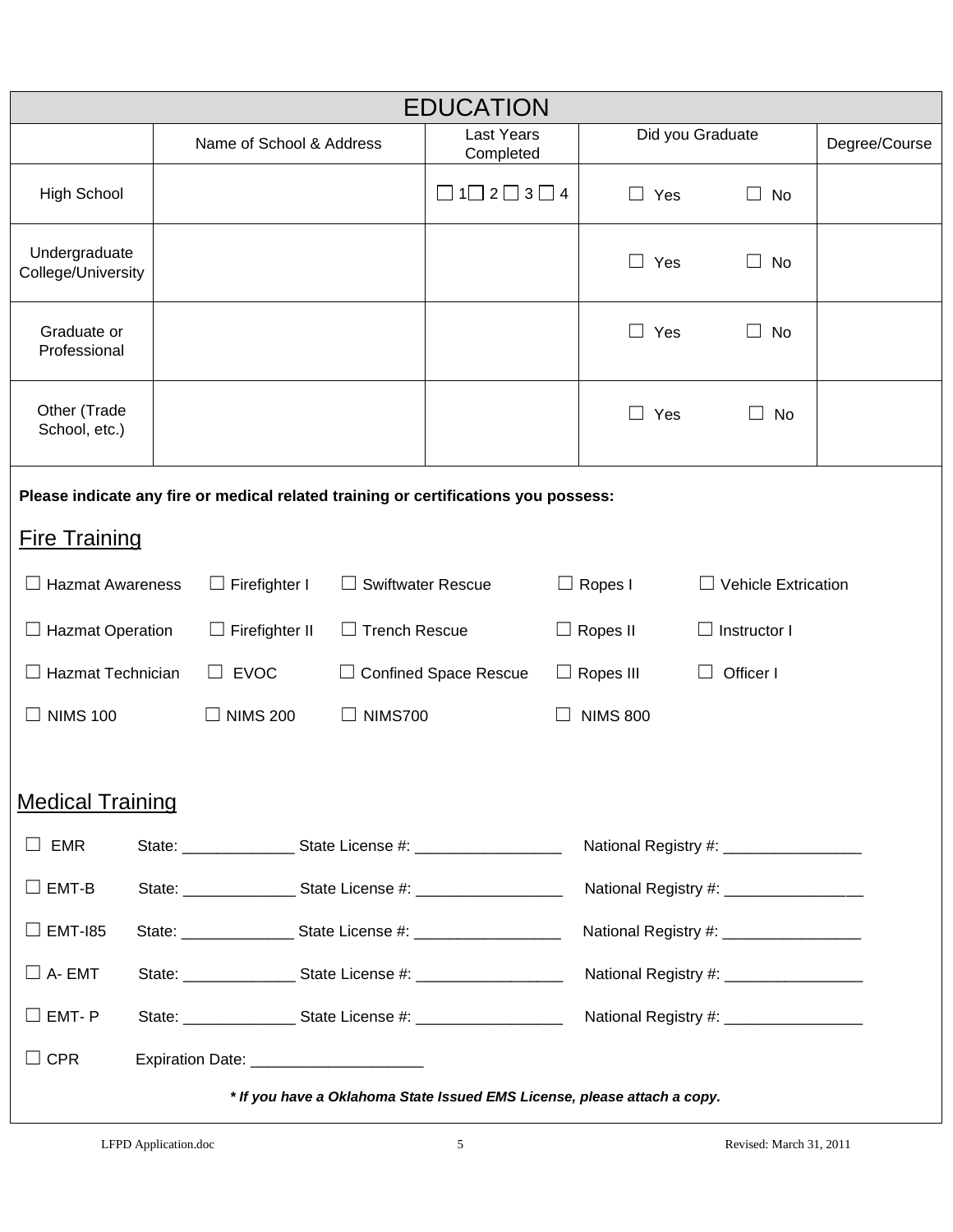## MILITARY EXPERENICE

|                                              |    | Г   | ⊔                                      |
|----------------------------------------------|----|-----|----------------------------------------|
| Date of duty:                                | To |     | Type of Separation or discharge: _____ |
| Where you a member of the U.S. Armed Forces? |    | Yes | No Branch:                             |
| Briefly describe duties:                     |    |     |                                        |

## EMPLOYMENT EXPERIENCE

| status.                                                 | Starting with your present or most recent job. Include any job-related, military service assignment and volunteer activities.<br>You may exclude organizations, which indicate race, color, religion, gender, national origin, disabilities or other protected |
|---------------------------------------------------------|----------------------------------------------------------------------------------------------------------------------------------------------------------------------------------------------------------------------------------------------------------------|
|                                                         | Dates employed: From ____________                                                                                                                                                                                                                              |
|                                                         |                                                                                                                                                                                                                                                                |
|                                                         |                                                                                                                                                                                                                                                                |
| Hourly rate/salary Starting ____________ Final ________ |                                                                                                                                                                                                                                                                |
|                                                         |                                                                                                                                                                                                                                                                |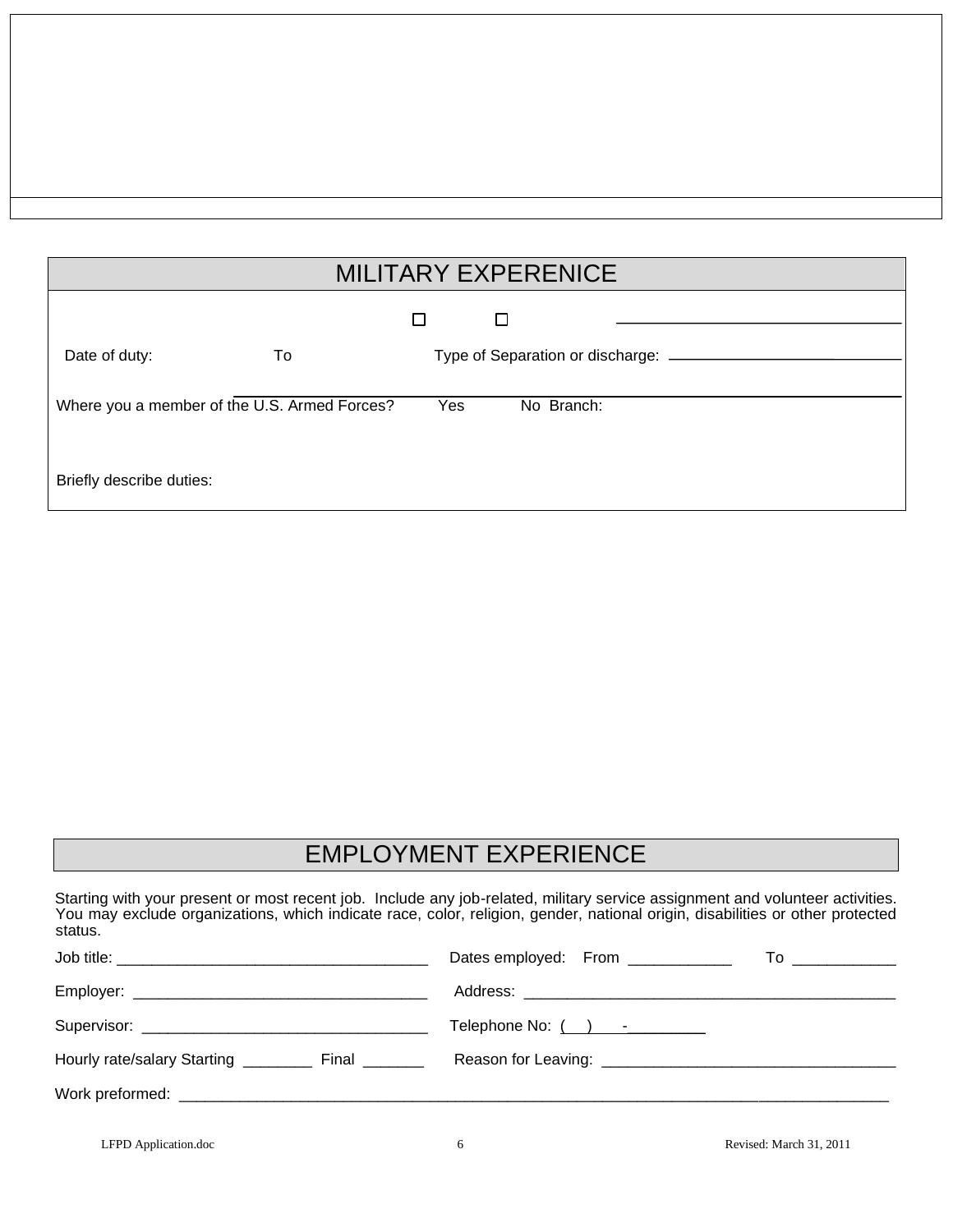|                                                       | Dates employed: From ____________<br>To ______________                                                                                                                                                                                                              |
|-------------------------------------------------------|---------------------------------------------------------------------------------------------------------------------------------------------------------------------------------------------------------------------------------------------------------------------|
|                                                       |                                                                                                                                                                                                                                                                     |
|                                                       | Telephone No: $($ $)$ $     -$                                                                                                                                                                                                                                      |
|                                                       | Hourly rate/salary Starting __________ Final _________ Reason for Leaving: ___________________________________                                                                                                                                                      |
|                                                       |                                                                                                                                                                                                                                                                     |
|                                                       | Dates employed: From ____________<br>To the contract of the contract of the contract of the contract of the contract of the contract of the contract of the contract of the contract of the contract of the contract of the contract of the contract of the contrac |
|                                                       |                                                                                                                                                                                                                                                                     |
|                                                       |                                                                                                                                                                                                                                                                     |
|                                                       | Hourly rate/salary Starting __________ Final ___________ Reason for Leaving: _________________________________                                                                                                                                                      |
|                                                       |                                                                                                                                                                                                                                                                     |
| May we contact your present employer?<br>$\Box$ Yes   | $\Box$ No                                                                                                                                                                                                                                                           |
| $\Box$ Yes<br>May we contact your previous employers? | $\Box$ No                                                                                                                                                                                                                                                           |
|                                                       |                                                                                                                                                                                                                                                                     |

#### **ADDITIONAL INFORMATON**

If you have any additional information or comment you feel would help us determine your suitability for this position, such as special licenses or training Please describe below.

## **REFERENCES**  $(Thone)$

| (Name) |           | (Phone) |              |
|--------|-----------|---------|--------------|
|        | (Address) |         | relationship |
| 2.1    |           |         | ۰            |
| (Name) |           | (Phone) |              |
|        | (Address) |         | relationship |
|        |           |         |              |

 $1.$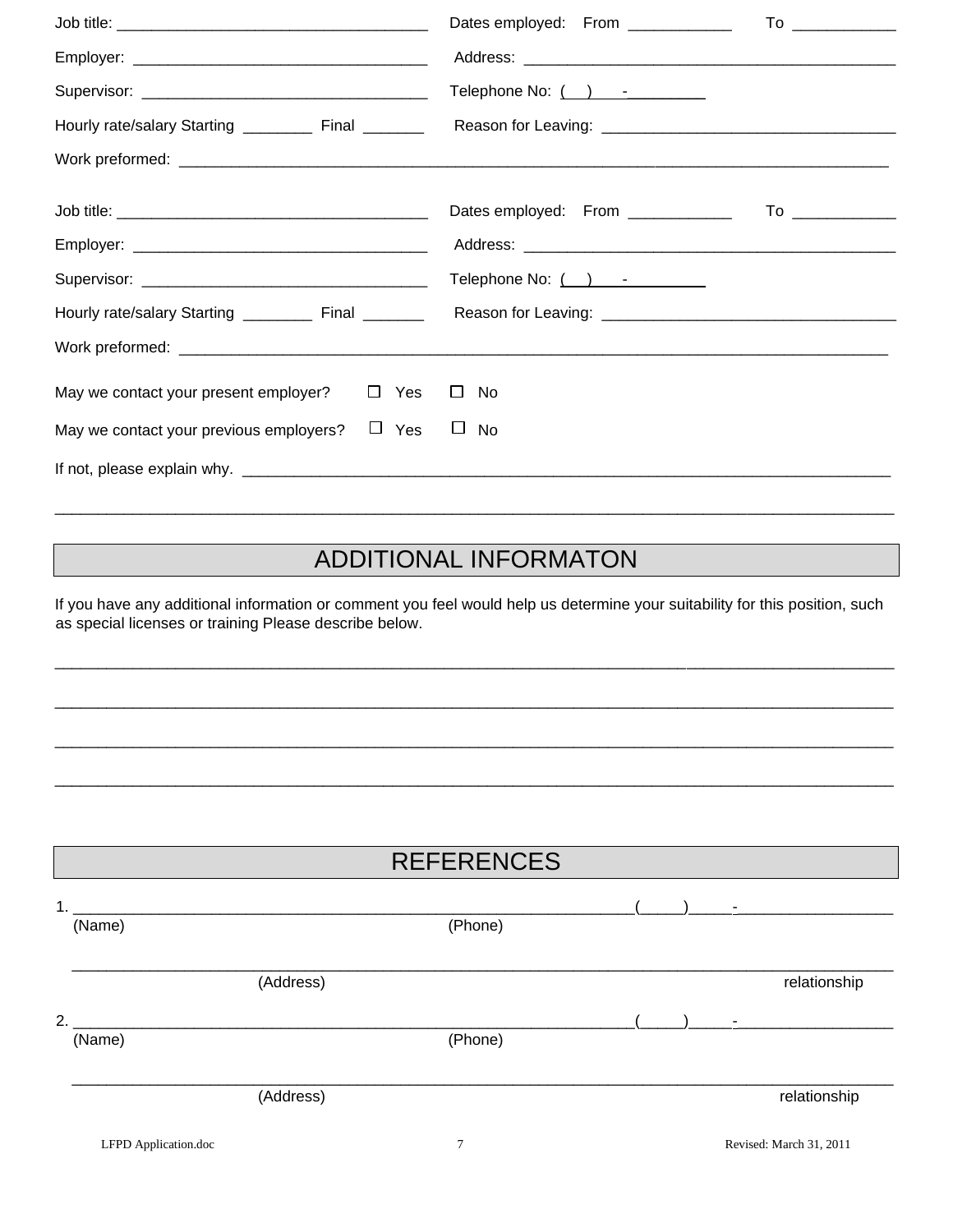| J. |             |       |          |  |
|----|-------------|-------|----------|--|
|    | ___________ | - 1 - | - / ———— |  |

| N | - 2<br>arr | c |
|---|------------|---|
|   |            |   |

(Phone)

 $\overline{\phantom{a}}$  , and the contribution of the contribution of the contribution of the contribution of the contribution of the contribution of the contribution of the contribution of the contribution of the contribution of the

(Address) relationship

#### **READ CAREFULLY**

I certify the facts given in this application are true and complete to the best of my knowledge. I hereby grant permission to the Limestone Fire Protection District or its agents to investigate any information included in the application and I agree to submit to a drug screen and medical examination if required. I understand that this application is not a contract of employment. I hereby release the Limestone Fire Protection District and its agents from all liability in making any investigation and inquiry relative to information contained in the application. I understand that if employed, false or misleading statements given in this application or interview may result in discharge. I understand that I am required to abide by all rules and regulations of the Limestone Fire Protection District

\_\_\_\_\_\_\_\_\_\_\_\_\_\_\_\_\_\_\_\_\_\_\_\_\_\_\_\_\_\_\_\_\_\_\_\_\_\_\_\_\_\_\_\_\_ \_\_\_\_\_\_\_\_\_\_\_\_\_\_\_\_\_\_\_\_\_\_\_

#### I HEREBY ACKNOWLEDGE RECEIPT:

\_\_\_\_\_\_\_\_\_\_\_\_\_\_\_\_\_\_\_\_\_\_\_\_\_\_\_\_\_\_\_\_\_\_\_\_\_\_\_\_\_\_\_\_\_

PRINT NAME DATE

**SIGNATURE** 

#### CONSENT TO RELEASE RECORD(S)

DRIVER NAME: \_\_\_\_\_\_\_\_\_\_\_\_\_\_\_\_\_\_\_\_\_\_\_DL#:\_\_\_\_\_\_\_\_\_\_\_\_\_\_\_\_\_\_DOB:\_\_\_\_\_\_\_\_\_\_\_\_\_\_\_

By signing below, I voluntarily give consent to the Oklahoma Department of Public Safety or any Motor License Agent to release the following record(s), including personal information within my driver's license file. I request the record(s) indicated by my signature below to be released by the Department of Public Safety or any Motor License Agent, their agents and employees, to the following person, company, corporation or legal entity: